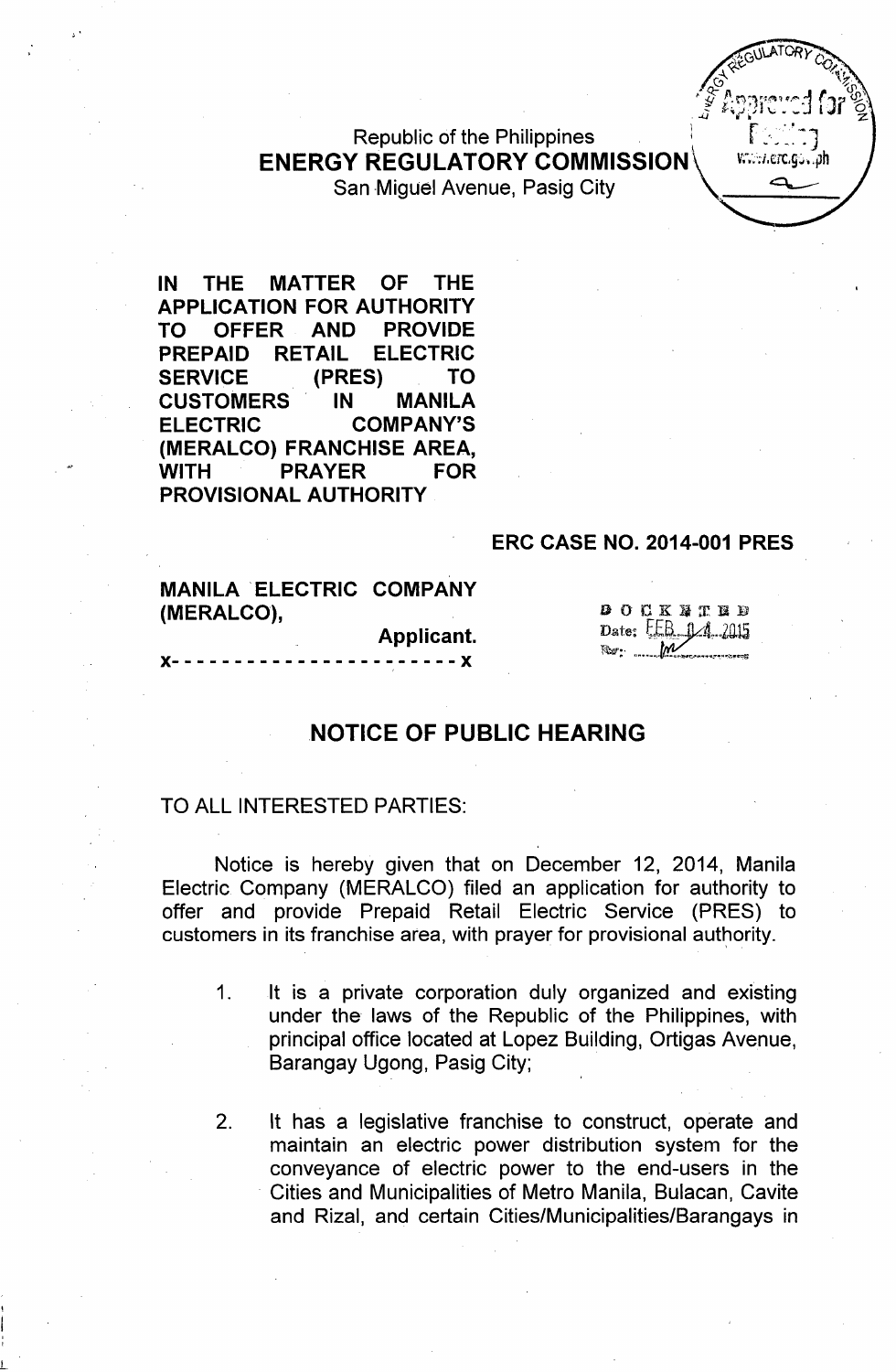Batangas, Laguna, Quezon and Pampanga, pursuant to Republic Act No. 9209;

- 3. The instant application is being filed in accordance with Article II, Section 2.1 of the Rules for Prepaid Retail Electric Service Using a Prepaid Metering System, as amended,<sup>1</sup> (PRES Rules) which requires distribution utilities to file with the Commission, for its approval, an application to provide PRES using a Prepaid Metering System prior to the commercial roll-out of such service to its customers. The matrix showing the applicable requirements under the PRES Rules and its compliance therewith is attached to the application as Annex "A" and made an integral part thereof;
- 4. It intends to implement the commercial roll-out of PRES to its customers in March 2015. PRES will initially be offered in the City of Manila and in some portions of Angono, Taytay and Cainta in Rizal. The service will be offered to other areas as demand and coverage increase;

## A. Advanced Metering Infrastructure Integrated Solution (AMI-IS): MERALCO's Prepaid Metering System

- 5. It intends to use its AMI-IS in providing PRES to its customers. The full technical description and details of the AMI-IS is set out in Annex "B" of the application, which is made an integral part thereof;
- 6. With AMI-IS, its PRES consumers have several options and avenues by which prepaid credits can be purchased as well as enabling access to monitor their respective account balance, electricity consumption, electricity credit purchase history and other account information;

## B. MERALCO's Prepaid American National Standards Institute (ANSI) Intelligent Meters

7. In implementing PRES, it shall initially use Form 2S typeapproved meters which meet the minimum requirements specified under the PRES Rules. Nonetheless, it will,

<sup>1</sup> ERC Resolution No. 15, Series of 2009 as amended by ERC Resolution No. 17, Series of 2012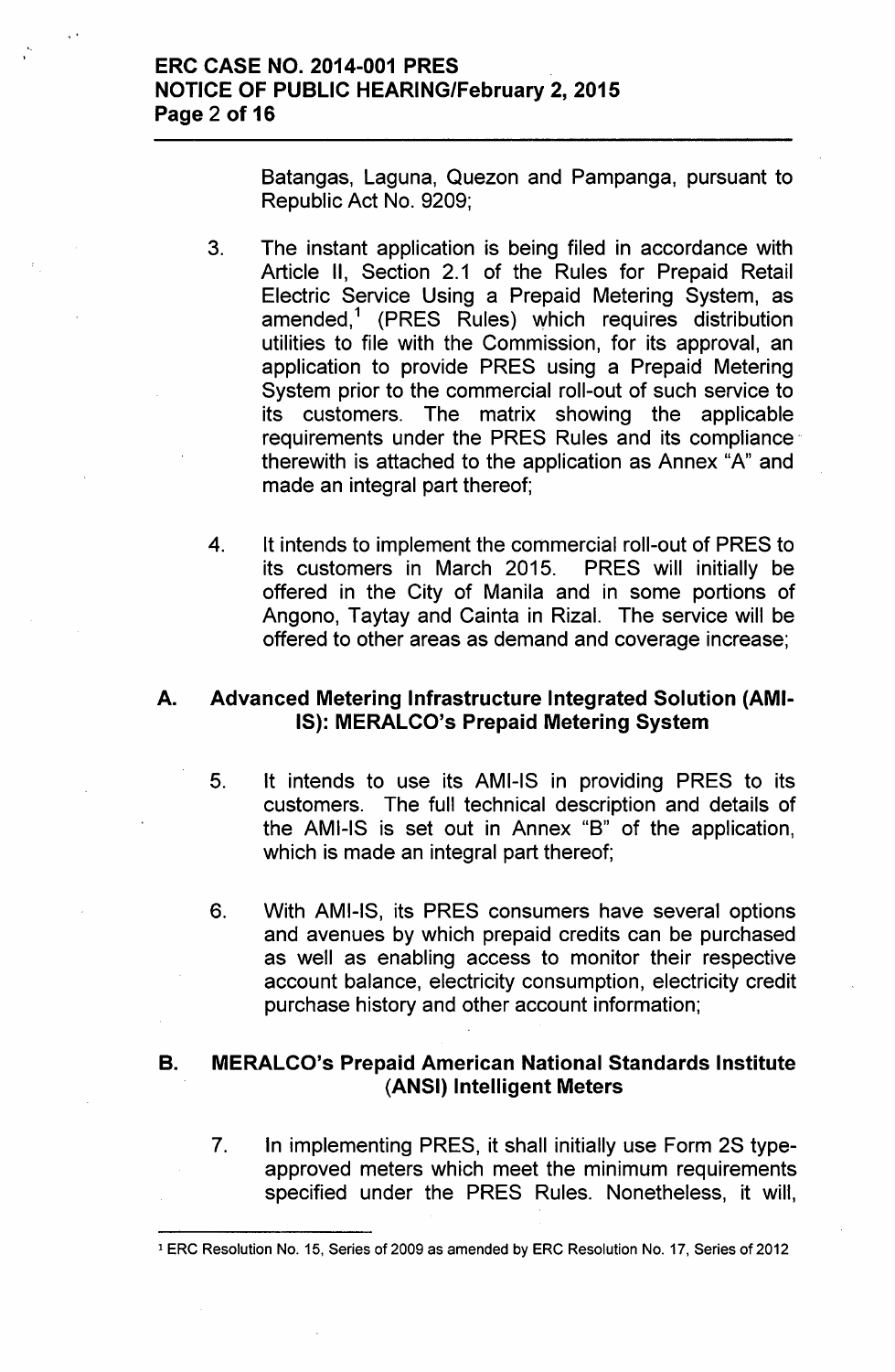likewise, be offering other meter forms as soon as they have been type-approved by the Commission;

- 8. The AMI-IS shall be capable of operating with these diverse meter forms. It will use standardized meter forms depending on the type of the electrical service of the PRES customer;
- 9. It shall use PRES meters that are regular intelligent ANSI type meters equipped with internal service disconnect switches and a communication module to allow it to remotely interact with AMI-IS through the Meter Data Collection Systems. The proposed meters to be used for the prepaid services are compliant and type-approved to ANSI standards;
- 10. Since the existing meters of prospective PRES customers are also ANSI type meters, conversion to PRES can be made by a simple replacement of the current postpaid meter with an ANSI intelligent meter;
- 11. The PRES meters shall be tested and certified by the Commission prior to being placed in service;
- 12. The PRES customers would not be made to advance the cost or purchase the meter. Likewise, no meter deposit will be collected from the PRES customers;
- 13. The full details of the PRES meters, together with the type approvals for the meters it will use, are set out in Annexes "C" of the application and series and made integral parts hereof;

# C. Eligibility for PRES

14. The following customers, within the PRES coverage area, are eligible to avail of PRES: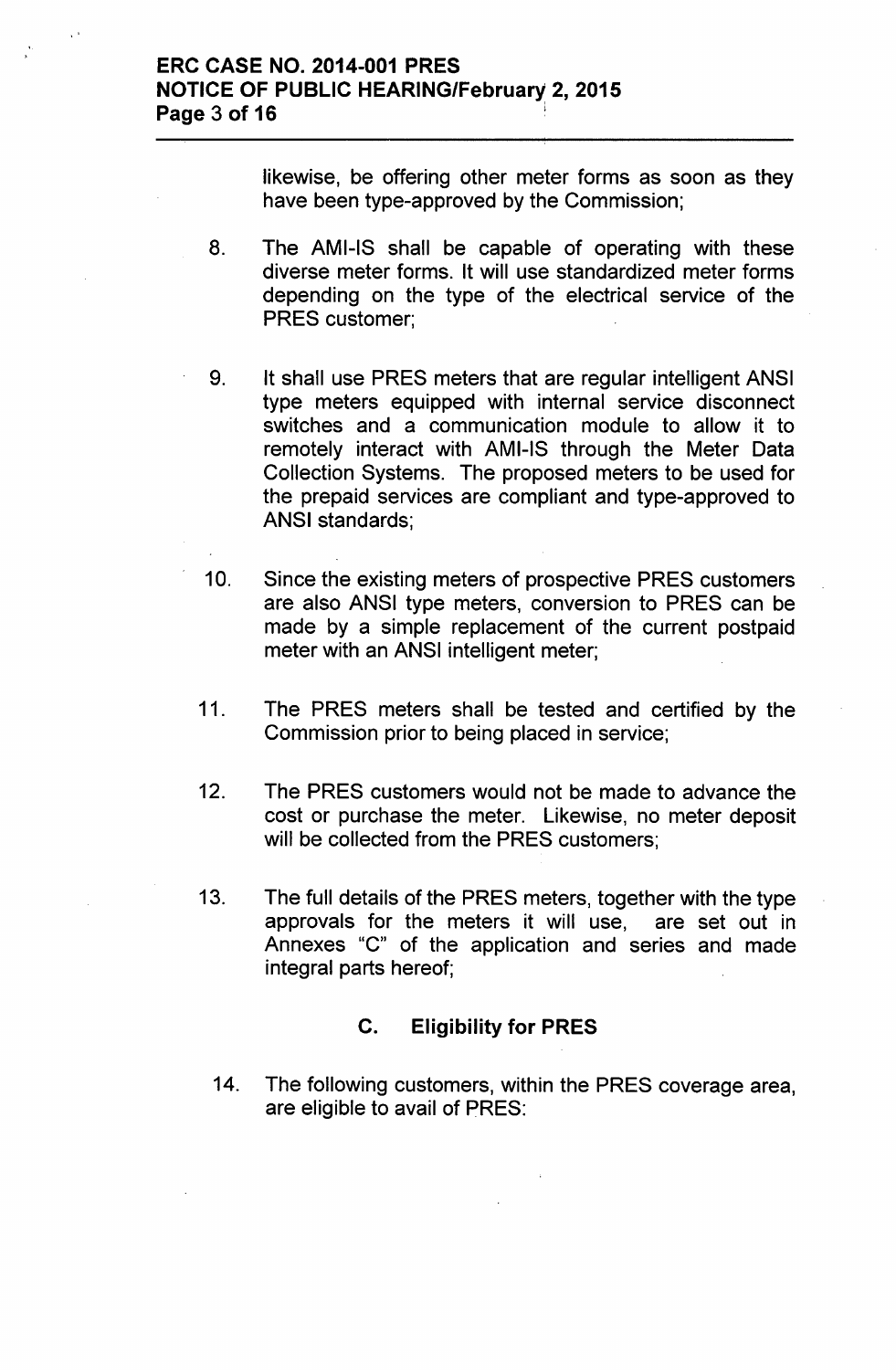- 14.1. All new and existing postpaid Residential and General Service-A<sup>2</sup> (GS-A) customers are qualified to apply for PRES;
- 14.2. Customers under demand-based billing, such as General Service-B and General Power, are . currently not eligible to avail of the PRES. It shall implement and offer PRES to these customers once the technology becomes available and feasible;
- 14.3. Postpaid customers with existing arrears are allowed to apply for PRES, provided that, they settle their unpaid bills prior to their conversion to PRES;
- 14.4. Developers or building owners may apply for PRES, for and on behalf of the future individual owners of the residential units, subject to six (6)-month testing and twenty-four (24) month lock-in periods. Once the units have been turned over, the individual owners retain the option of reverting to postpaid service, subject to the payment of the applicable bill deposit and compliance with other postpaid service requirements. This is without prejudice to its right to recover costs under an agreement with the public/private developers or building owners;
- 14.5. Customers with meters in Elevated Metering Centers (EMC) may apply for PRES. In these cases, the PRES meters will still be installed at the EMC but the meter reading and billing procedures prescribed under the Commission's EMC Rules $3$  will not be done for the prepaid service. Instead, to allow prepaid customers to monitor their consumption, as required by the PRES Rules, the PRES channels described in the instant application will be made available;

<sup>2</sup> General Service-A Customers are Non-industrial and Industrial customers with a connected load of less than 5 kilowatts for general power, heating and/or lighting

<sup>3</sup> As promulgated in ERC Resolution No. 11, Series of 2009 as amended by ERC Resolution No. 13, Series of 2013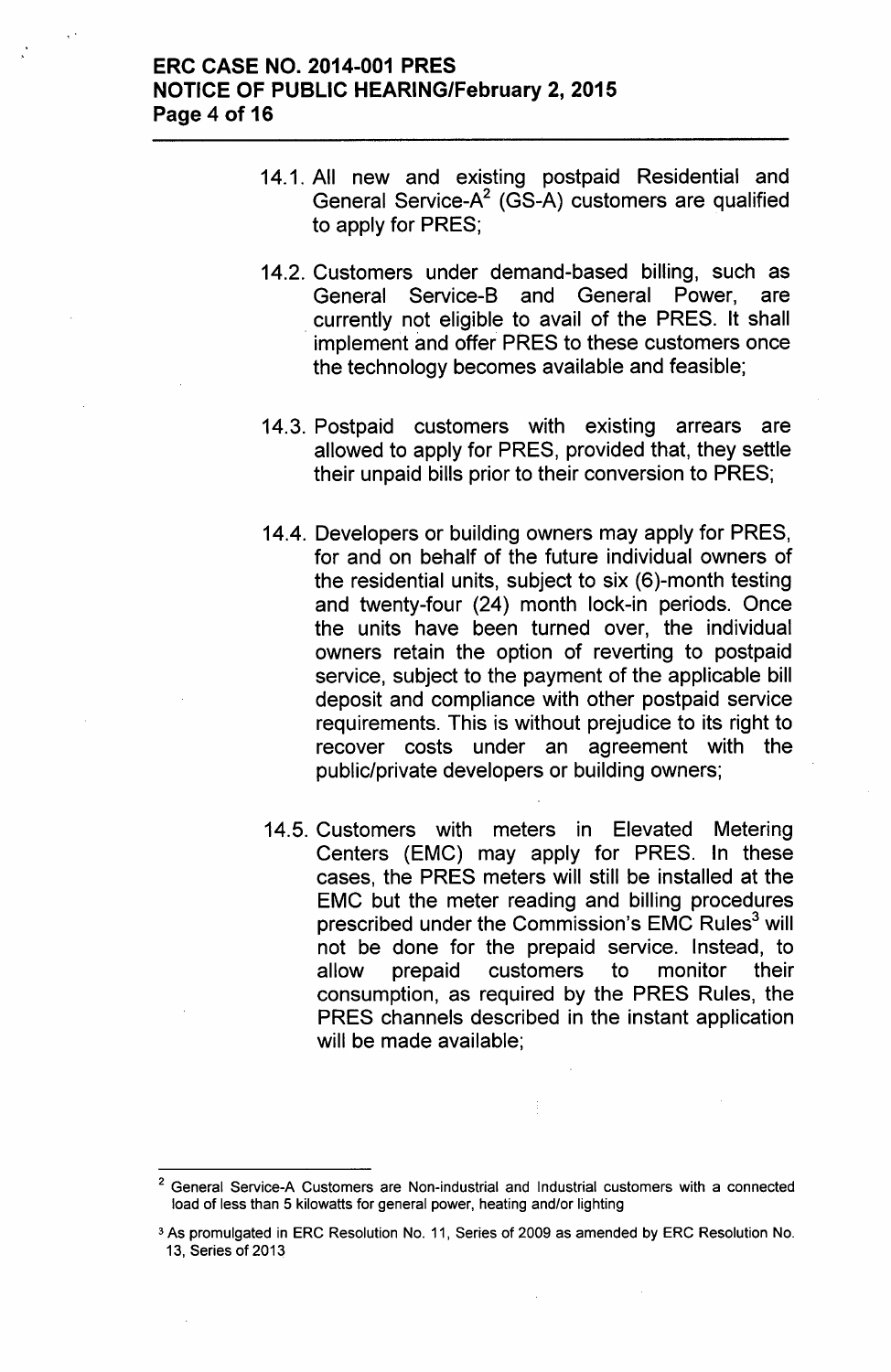### D. PRES Application and Conversion to and from PRES

- 15. It shall offer the PRES on a voluntary basis;
- 16. Once availed, customers can experience PRES on a trial basis for a six  $(6)$ -month period. At the end of the period, customers may: (a) continue as a PRES customer with a retention period of twenty-four (24) months; or (b) elect to revert to postpaid service;
- 17. To avail of PRES, a customer may go to any of its Business Centers and undergo the following process:

17.1. Fill out a PRES Application Form;

- 17.2. Present one (1) valid proof of identification;
- 17.3. Provide a valid mobile number; and
- 17.4. Pay for an initial minimum consumable load of PhP200.00 which is refundable if the customer decides not to pursue the application before service energization;
- 18. New applicants must still comply with the standard requirements similar to new postpaid applicants, except for the payment of a bill deposit;
- 19. The customer shall be required to sign a Subscriber Agreement to avail of PRES, the sample format of which is attached to the application as Annex "D" and made an integral part thereof. The said subscriber agreement shall govern the terms and conditions of the PRES service during and after the trial period;
- 20. For a postpaid customer who will avail of PRES, the customer's postpaid contract will be terminated. If the customer elects to revert to postpaid service after the trial period, a new postpaid contract shall be executed;
- 21. If a PRES customer wishes to revert to postpaid service, the PRES customer shall go to any of its Business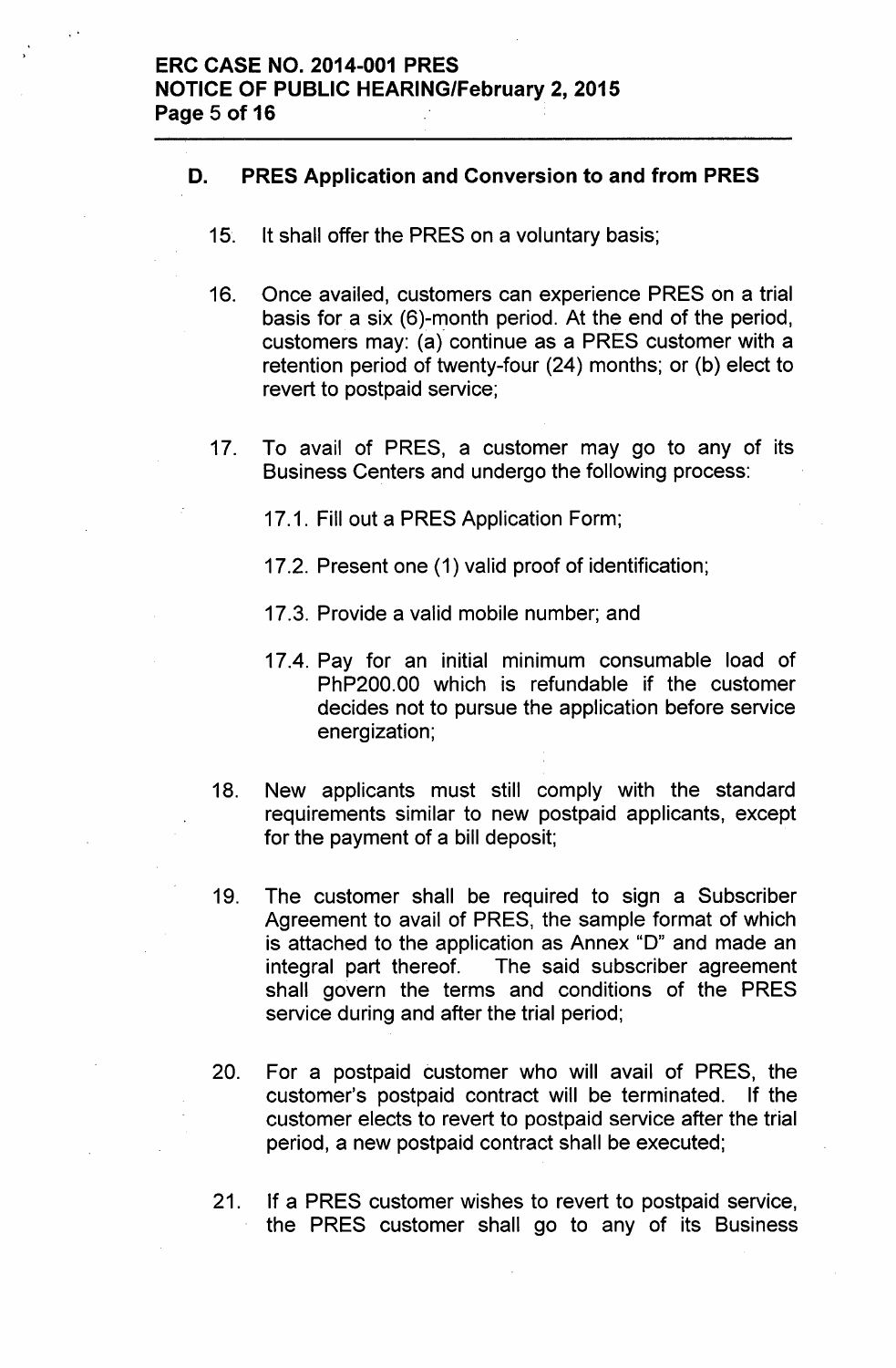Centers to process the reversion to postpaid service and for the payment of the applicable bill deposit. In case the PRES account has a negative prepaid amount at the time of the processing of the reversion to postpaid service, the negative prepaid amount shall be paid by the customer prior to reversion to postpaid service;

22. If a PRES customer requests for disconnection and termination of service, any remaining prepaid amount will be forfeited;

# E. PRES Offer Terms and Conditions

## Bill Deposit

< •

- 23. A bill deposit shall not be required from customers to avail of PRES;
- 24. For customers who are switching to PRES from postpaid service, their current bill deposit, if any, including any interest earned, net of outstanding obligations shall be refunded, following existing rules on the refund of bill deposits;
- 25. For PRES customers who wish to switch to postpaid service, a new bill deposit shall be required before they can switch based on the average monthly purchases for the six (6) months prior to the request. If they have availed of PRES service for less than six (6) months before the switch to postpaid, the bill deposit shall be based on the applied load;

### Applicable PRES Retail Rate

26. In accordance with Section 2.7 of the PRES Rules, the retail rates for PRES customers shall be based on the effective postpaid retail rate at the particular month the credited load was consumed. To ensure that the same effective rate would be collected from both PRES and postpaid customers, a true-up or monthly adjustment shall be done;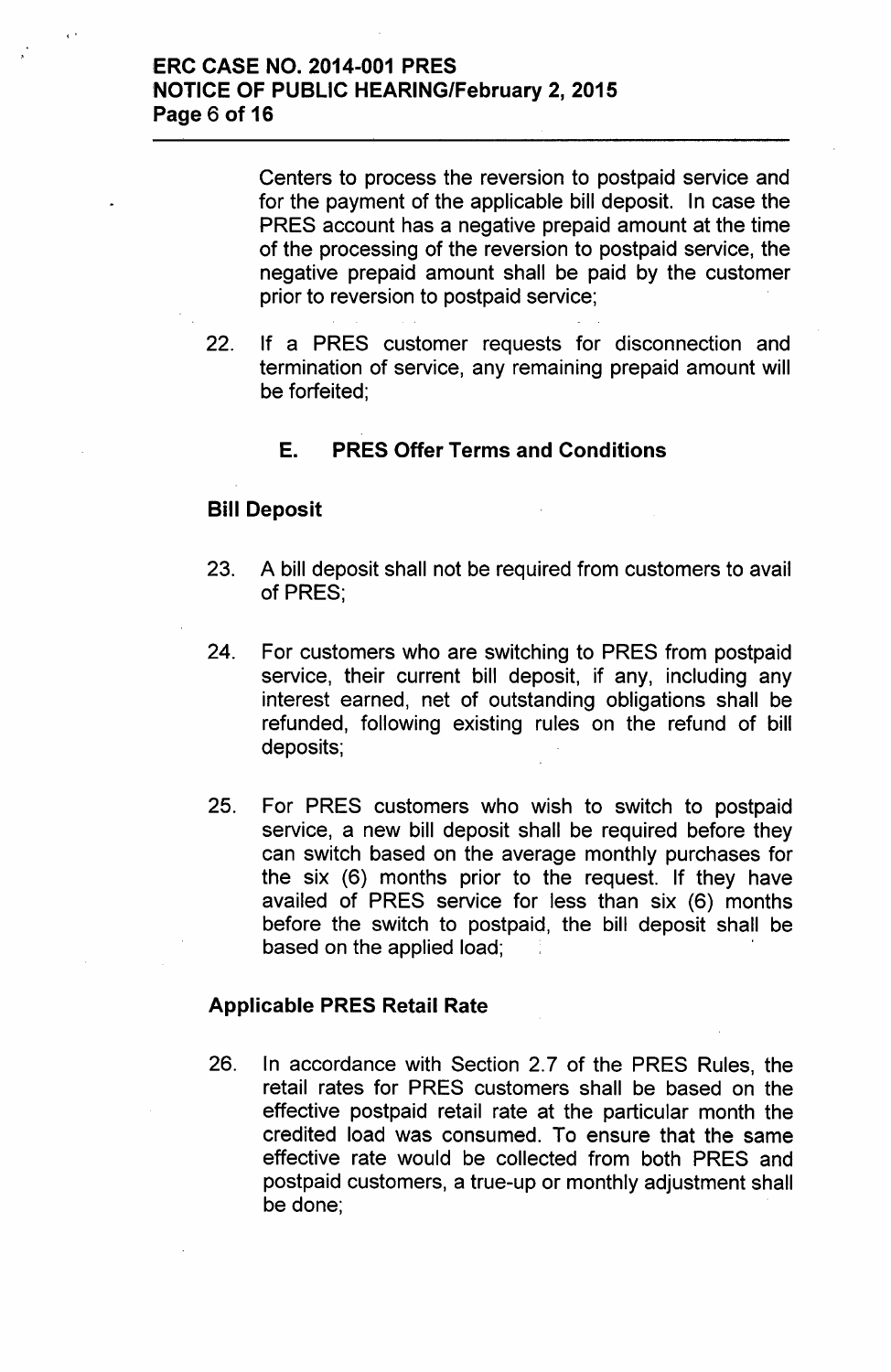## ERC CASE NO. 2014-001 PRES NOTICE OF PUBLIC HEARING/February 2, 2015 Page 7 of 16

..

27. For the first twelve (12) months of PRES commercial rollout, the equivalent kWh for a prepaid load for a Residential customer will initially be computed based on the average rate (Top-Up Rate or TUR) for a 301 kWh monthly consumption for a current billing month. It shall propose alternative pricing schemes, for approval of the Commission, depending on the results of the PRES commercial roll-out for the first year. The initial average rate for a 301 kWh consumption for a current billing month shall be valid until such time that a new pricing scheme is approved by the Commission;

#### Effecting True-up or Monthly Adjustment

28. The true-up or monthly adjustment will determine whether a bill adjustment, which can either be a rebate or an additional charge, is due to or from a PRES customer based on the following formula:

#### $BD = CPA - PBA$

Where:

Bill Difference (BD) is the difference between the Consumed Prepaid Amount (CPA) and the Postpaid Bill Amount (PBA) and is the amount that will be carried over to the next billing cycle, either as a rebate or an additional charge.

Postpaid Bill Amount (PBA) is the equivalent amount of the consumed kWh (K) calculated using all the postpaid rates and charges applicable for the billing cycle. Prevailing Lifeline discounts shall apply for consumptions up to 100 kWh in a billing cycle. The PBA shall also take into account other special rates (i.e. Senior Citizen Discount), as applicable.

Consumed Prepaid Amount (CPA) is the amount actually paid for the consumed kWh computed as follows: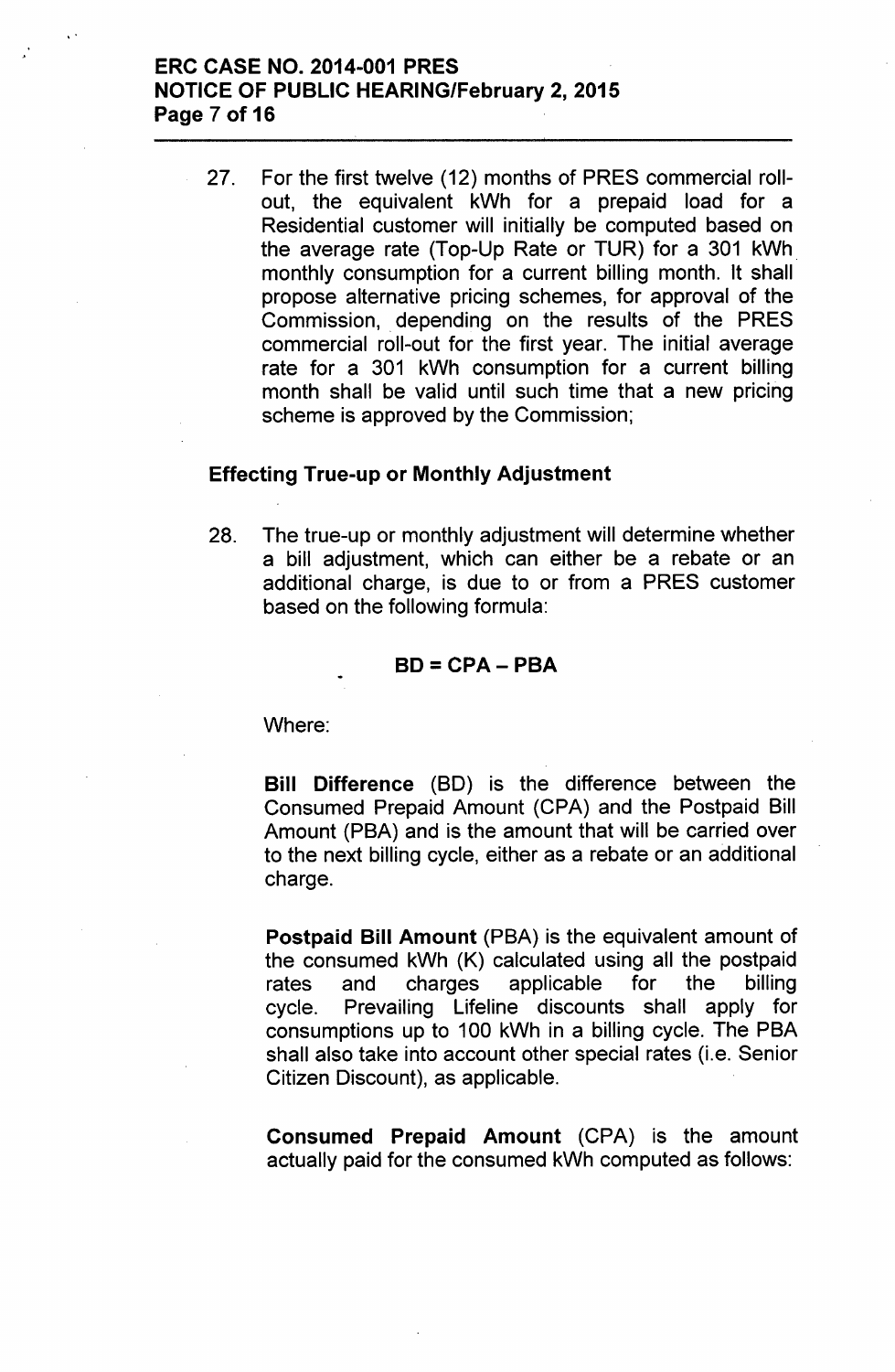#### $CPA = K \times TUR$

Where:

K is the total consumed kWh in a billing cycle based on the meter reading.

TUR is the Top-Up Rate based on the average rate of a customer consuming 301 kWh in a given billing month.

- 28.1. If BO is Positive, the PRES account will receive a rebate that will be added to the remaining prepaid amount for carry over to the next billing cycle; and
- 28.2. If BO is Negative, there will be an additional charge that will be deducted from the remaining prepaid amount for carry over to the next billing cycle. If the remaining prepaid amount is not sufficient to cover the negative SO, the unrecovered negative SO will be deducted from the next top-up amount;
- 29. The true-up process may result to disconnection or reconnection of customer service, depending upon the service status at the time of true-up and the remaining prepaid amount after the application of rebate/deduction;
- 30. The equivalent kWh of the remaining prepaid amount, including any rebate or net of any additional charge, all carried over to the next billing cycle, is computed by dividing this carried over amount by the TUR of the next billing cycle;
- 31. For every billing cycle that a PRES customer has zero consumption, the minimum charge billed to a postpaid customer, which is equivalent to the Metering Charge and the related taxes, shall, likewise, be charged to the PRES account and deducted from the customer's load peso balance;
- 32. The end of billing cycle true-up will, therefore, ensure that the PRES rate is equal to the postpaid rate as prescribed in the PRES Rules, taking into consideration the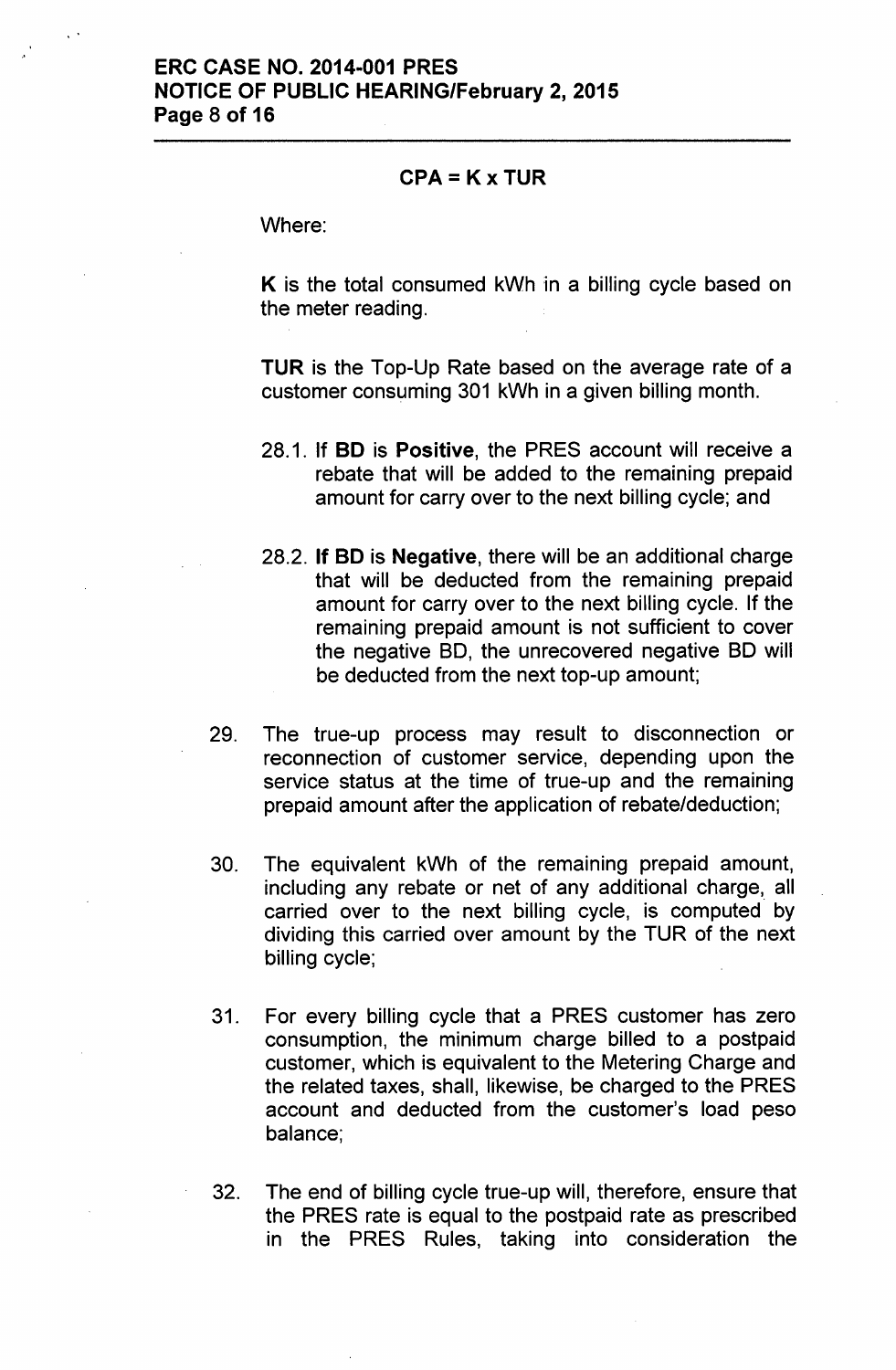application of the Lifeline rate and other special rates, if applicable;

33. A sample computation of the True-up Adjustment and Lifeline Implementation Mechanism is attached to the application as Annex "E" and made an integral part thereof;

### **Disconnection and Reconnection**

- 34. Disconnection of electric service shall be made once a PRES customer has zero or negative remaining prepaid amount;
- 35. Reconnection to electric service shall be made within fifteen (15) minutes upon top-up or loading of any load denomination, provided that, the credit purchased could offset any negative remaining prepaid amount that the customer has accrued as a result of the true-up process;
- 36. Disconnection shall also be made if the PRES customer commits any prohibited act under Republic Act No. 7832, in which case, it shall have the right to recover any differential billing in the manner and means provided by law and regulations. Reconnection of prepaid service will be made once the prepaid customer settles the differential billing;

# **Termination**

- 37. The PRES account shall be terminated should it exceed ninety (90) continuous days with zero or negative remaining prepaid amount. The PRES meter will be removed;
- 38. The PRES account may also be terminated voluntarily by the prepaid customer at the end of the lock-up period;
- 39. In case the PRES account has been terminated and the account still has a negative remaining prepaid amount, such balance shall be paid by the customer to it;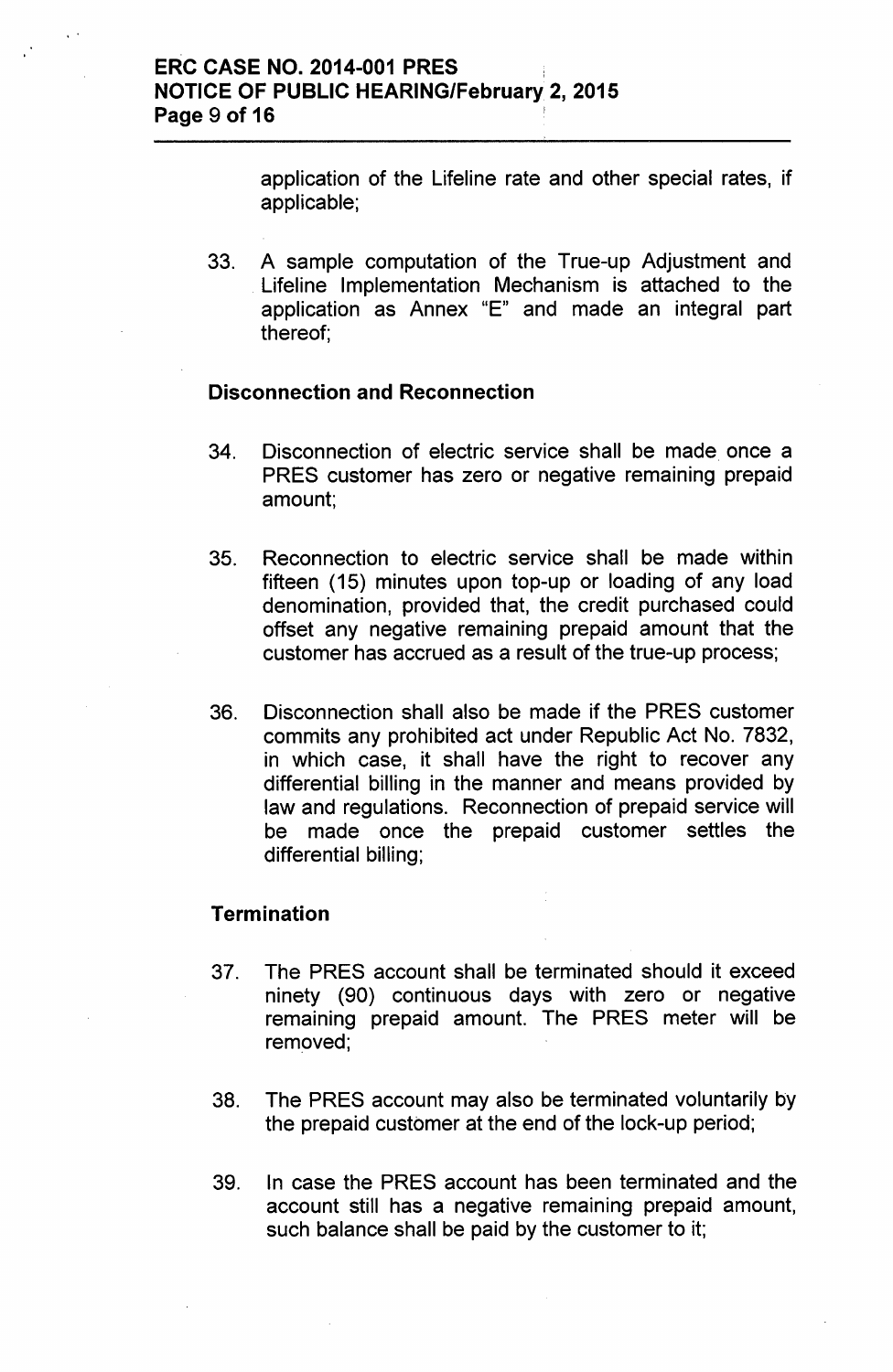## ERC CASE NO. 2014-001 PRES NOTICE OF PUBLIC HEARING/February 2, 2015 Page 10 of 16

### F. Purchase and Crediting of Load and Available Loading Centers

- 40. PRES customers may purchase load in reasonably small increments with currently available denominations of \ PhP100.00, PhP200.00, PhP300.00, PhP500.00 or PhP1,000.00 for every single purchase or top-up transaction. Other load denominations may become available depending on customer feedback and demand;
- 41. Load can be purchased from multiple distribution or vending channels, including but not limited to:

41.1. MERALCO Business Centers;

- 41.2. Participating Bayad Center outlets;
- 41.3. Participating Retail Outlets (e.g. sari-sari stores, convenience stores, such as 7/11 and Mini Stop, drug stores, such as Generika, and department stores, such as Robinsons Department Stores and Supermarkets); and
- 41.4. Other distribution and vending channels will be offered as demand for the same increases;
- 42. Load purchases, through its Business Centers, will not incur any transaction fee. However, load purchases with third party vendors may incur transaction or service fees, as may be applicable. It does not earn or benefit from these transaction or service fees;
- 43. When purchasing load, the PRES customer provides his MERALCO Service ID number and payment. Load is credited electronically and applied directly to the PRES account;
- 44. After purchasing the load, the PRES customer will receive, through the registered primary mobile phone number, a top-up confirmation which will have the following data: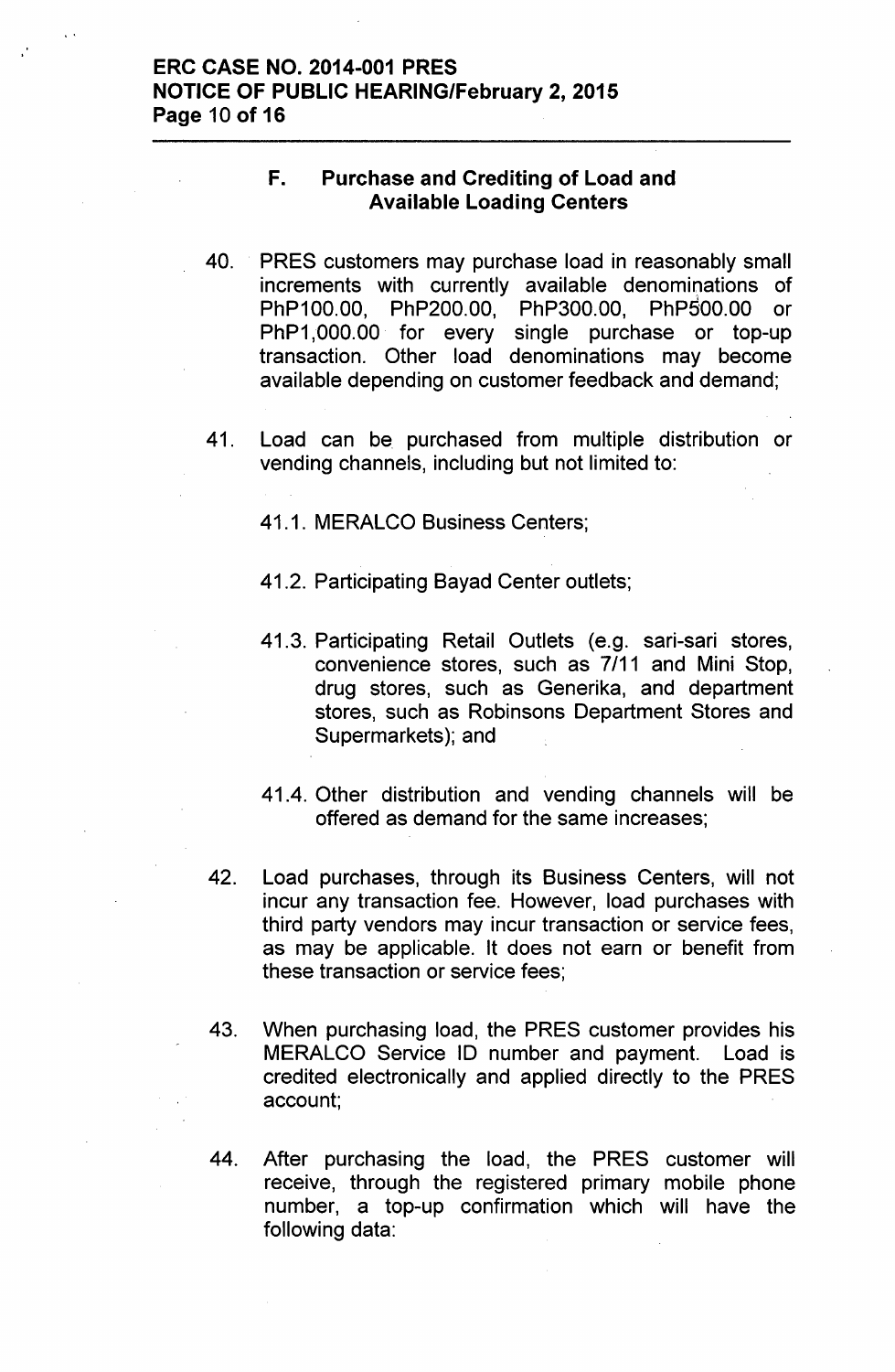44.1. Name of Distribution Utility;

44.2. MERALCO Service ID Number;

44:3. Reference Number;

44.4. Date and Time of Loading;

44.5. Load Amount (in PhP);

44.6. Load Balance (in PhP and estimated equivalent kWh); and

44.7. Tariff Charge.

A copy of the sample confirmation format is attached to the application as Annex "F" and made an integral part thereof;

- 45. The customer may request once in a billing cycle, free of charge, for the number of purchases he has made in a billing cycle in any of its Business Centers;
- 46. If the load was purchased at its Business Center, an official receipt shall, likewise, be issued to the PRES customer. A copy of the sample official receipt is attached to the application as Annex "G" and made an integral part thereof;

#### G. Consumption Monitoring and Balance Inquiry

- 47. Under PRES, customers are provided service-related information, through multiple channels, to be able to check their balances and manage their consumption:
- 48. Mobile Notifications

48.1. Activation Notification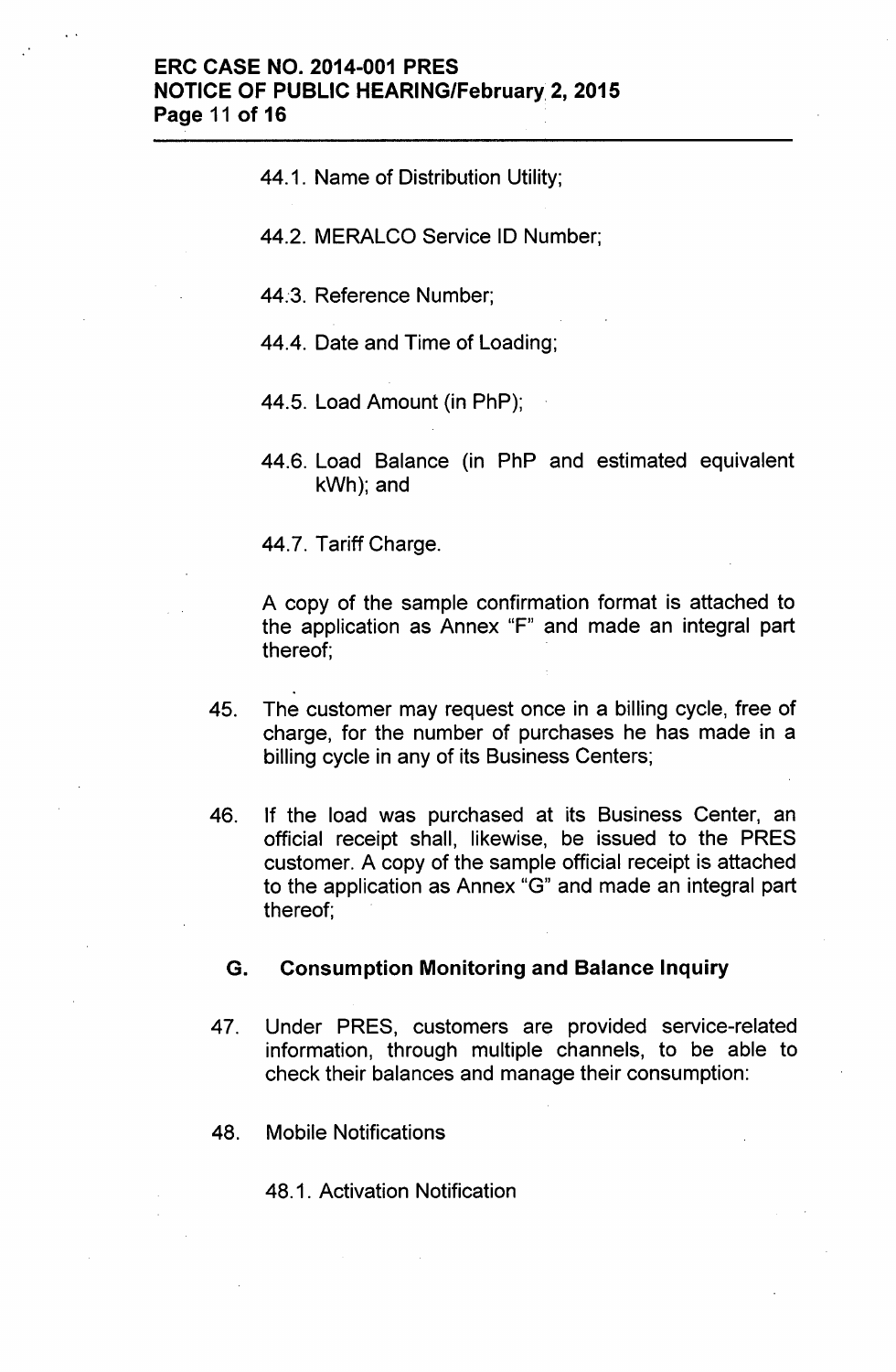Upon successful activation of PRES account, the customer will receive a welcome message.

48.2. Balance Information (Push and Pull)

On a daily basis, PRES customers will receive a free SMS informing them of their remaining prepaid amount. The customer may also get their remaining balance anytime of the day, through a balance inquiry, subject to applicable charges imposed by the customers' telecommunication provider. The following details will be provided via SMS:

- 48.2.1. Current balance with date and time;
- 48.2.2. Service ID Number;
- 48.2.3. Remaining prepaid amount in PhP;
- 48.2.4. Estimated equivalent kWh; and
- 48.2.5. Tariff Charge.

48.3. Low-load Notification

Three (3) days before estimated depletion of load and disconnection, the customer will receive an SMS to warn him of the remaining prepaid amount and remind him to reload.

48.4. Adjustments (True-up, discounts and other adjustments)

PRES customers will receive an SMS notification informing them of any adjustment due to true-up, discounts and other rate changes.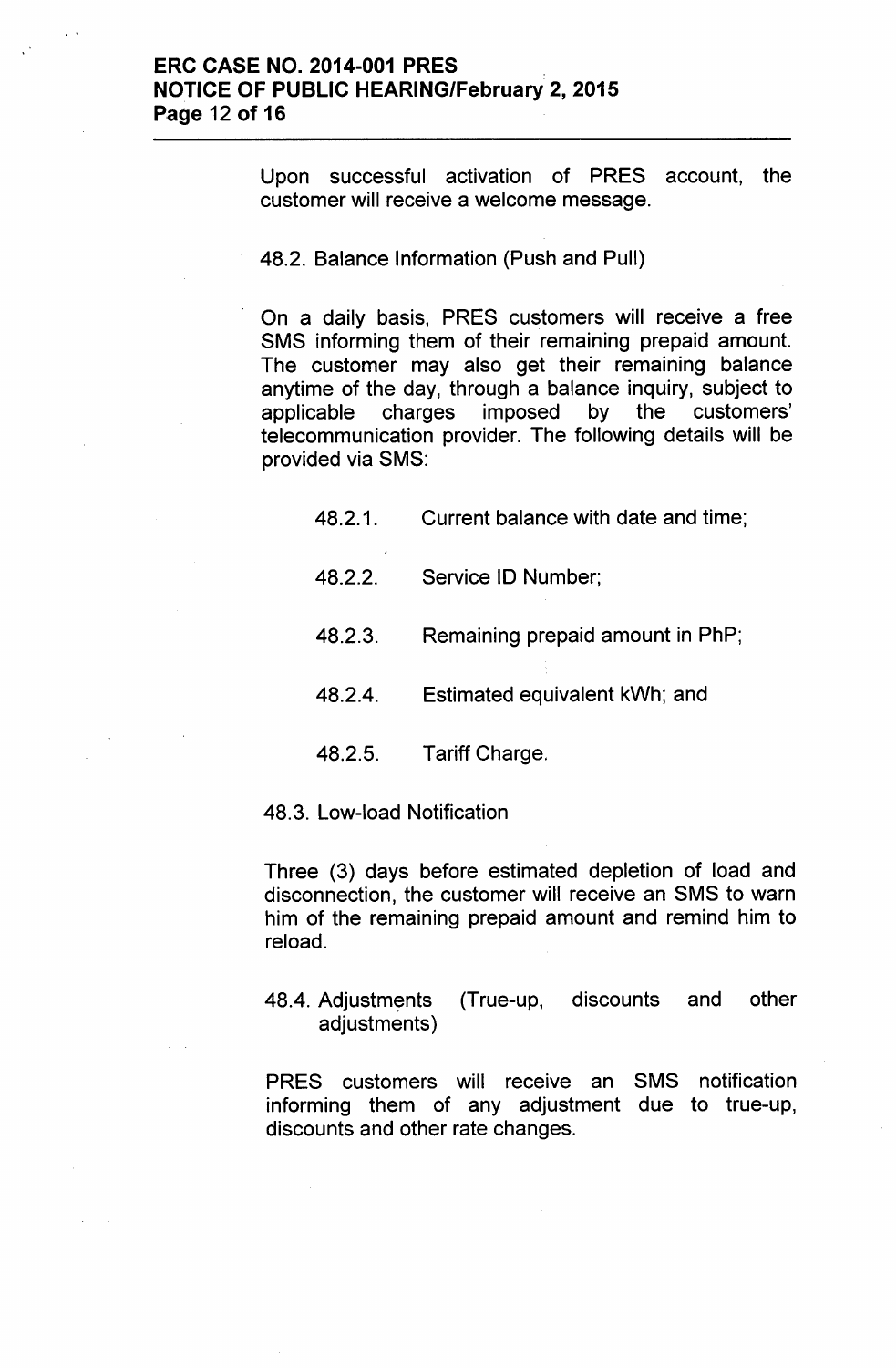48.5. Disconnection and Reconnection Notification

Once disconnected due to insufficient balance, PRES customers will receive an SMS notifying them that their PRES account is disconnected. After reloading the disconnected account, PRES customers will receive an SMS informing them that their account will be reconnected within fifteen (15) minutes.

- 48.6. It shall evaluate the customer feedback and preference on the notifications and may adjust the frequency and kinds of notification provided as may be warranted.
- 49. Copies of the sample notifications are attached to the application as Annex "H" and series and made integral parts thereof;
- 50. The PRES customer may also view his PRES transactions and balance online starting the second quarter of 2015;
- 51. To ensure information security, only the registered customer is authorized to receive feedback regarding his account;

## H. Problem Management and Troubleshooting

52. Customers can lodge inquiries and complaints through its existing channels. Other load-related concerns may be referred to the applicable third party channel where the load was purchased;

### I. MERALCO's Marketing Plan Regarding PRES

53. To inform its customers about the details of PRES and how they can avail thereof, it shall prepare multimedia materials, including flyers, brochures, posters, banners and other informational materials at its Business Centers, payment partners and strategic locations in the target areas. The details of its PRES Marketing Plan are set out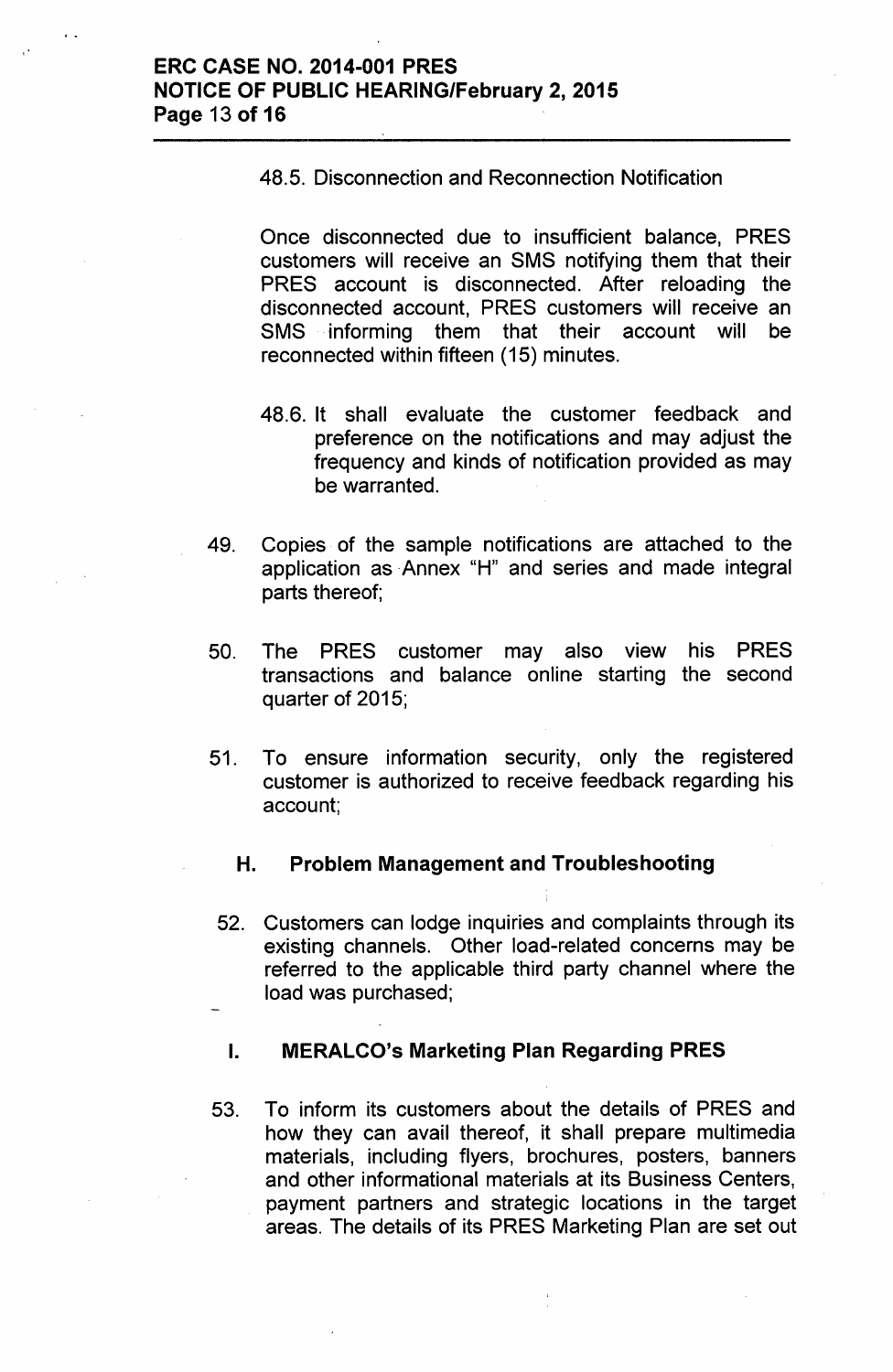in Annex "I" of the application and made an integral part thereof;

### J. Urgent Need To Issue Provisional Authority

- 54. As shown by the PRES commercial pilot test results, customer feedback has been generally positive regarding their PRES experience. The details of its PRES pilot test results are set out in Annex "J" of the application and made an integral part thereof;
- 55. As such, there has been a growing clamor from its customers to avail of PRES so that they can enjoy its recognized benefits, such as the ability to manage consumption and appliance use, alignment of prepaid payments with paydays, return of their service deposit, and relaxation of some application requirements compared to current postpaid service. At the earliest possible time, it targets to be able to immediately start the commercial roll out by March 2015;
- 56. Thus, there is a need for a provisional authority to be issued in its favor in order that it may immediately start offering PRES to its customers. Said provisional authority would enable it to immediately serve the interest of the consumers, and thus, attain the objectives of PRES, particularly, giving customers a choice for energy management strategies, enhancing operational efficiencies of distribution utilities and promoting demand side management, at the soonest;
- 57. It should also be noted that the PRES commercial roll-out would have no impact to its present rates since all the Capital Expenditures (CAPEX) required for the implementation of the initial PRES deployment has already been approved by the Commission in accordance with its rules and regulations;
- 58. In support of the prayer for the grant of a provisional authority, attached as Annex "K" of the application is the Judicial Affidavit of Mr. Virgo Ramil T. Ruaro, Customer Solutions Manager at its Customer Solutions and Product Development Office, showing the details of PRES and the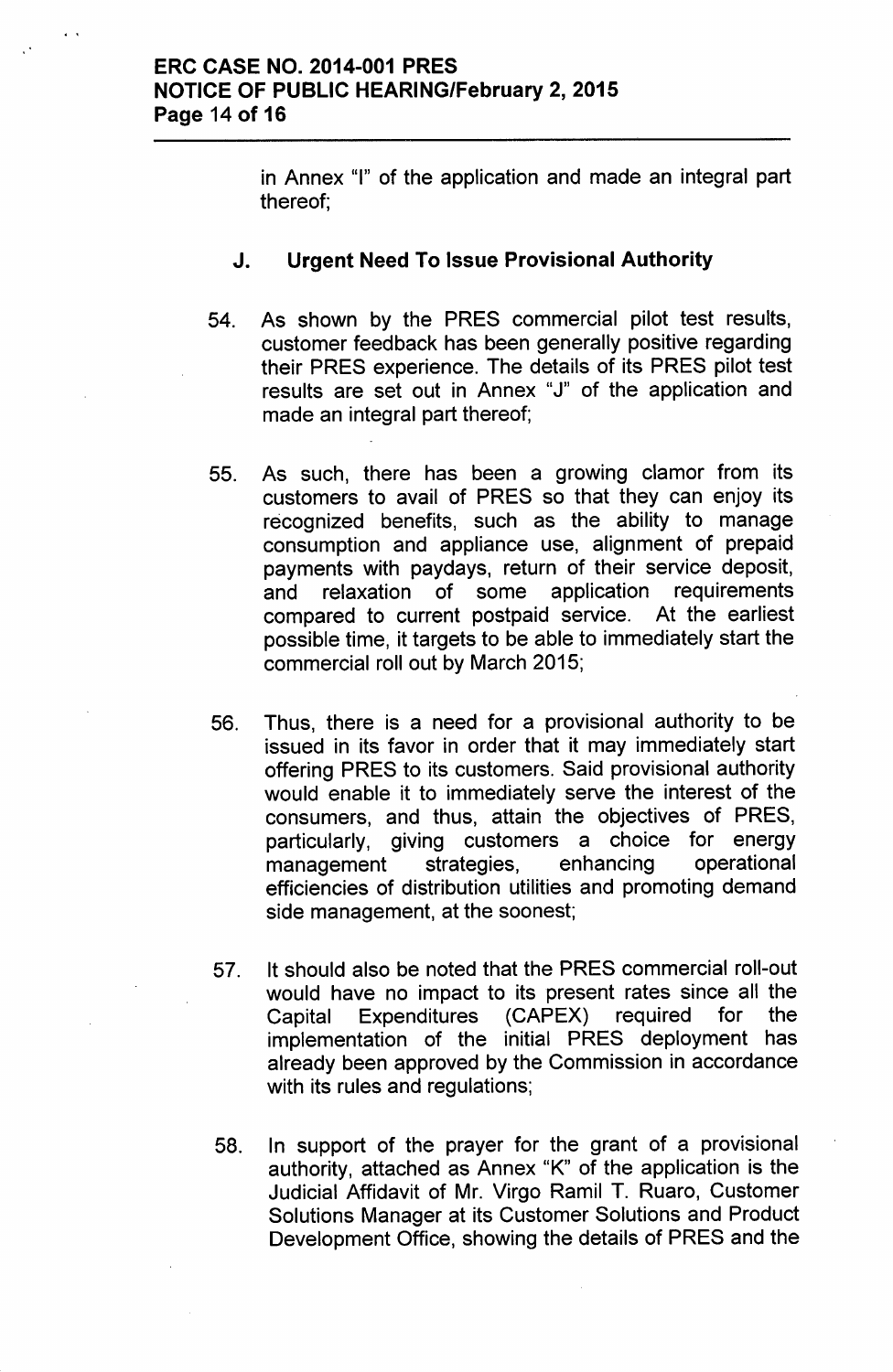benefits that the public would enjoy as a result of the approval of the instant application;

- 59. It prays that the instant application be granted and that it<br>be authorized to offer and provide be authorized to offer and provide PRES, using its AMI-IS, to its customers in its franchise area under the terms and conditions set forth in its application; and
- 60. It further prays that pending hearing, a provisional authority be immediately issued authorizing it to offer and provide PRES service and to allow its customers to immediately enjoy the benefits of the said PRES.

The Commission has set the said application for jurisdictional hearing, pre-trial conference, expository presentation and evidentiary hearing on March 4, 2015 (Wednesday) at two o' clock in the afternoon (2:00 P.M.) at the ERC Hearing Room, 15<sup>th</sup> Floor, Pacific Center Building, San Miguel Avenue, Pasig City.

All persons who have an interest in the subject matter of the proceeding may become a party by filing, at least five (5) days prior to the initial hearing and subject to the requirements in the ERC's Rules of Practice and Procedure, a verified petition with the Commission giving the docket number and title of the proceeding and stating: (1) the petitioner's name and address; (2) the nature of petitioner's interest in the subject matter of the proceeding, and the way and manner in which such interest is affected by the issues involved in the proceeding; and (3) a statement of the relief desired.

All other persons who may want their views known to the Commission with respect to the subject matter of the proceeding may file their opposition to the application or comment thereon at any stage of the proceeding before the applicant concludes the presentation of its evidence. No particular form of opposition or comment is required, but the document, letter or writing should contain the name and address of such person and a concise statement of the opposition or comment and the grounds relied upon.

All such persons who may wish to have a copy of the application may request the applicant, prior to the date of the initial hearing, that they be furnished with a copy of the application. The applicant is hereby directed to furnish all those making such request